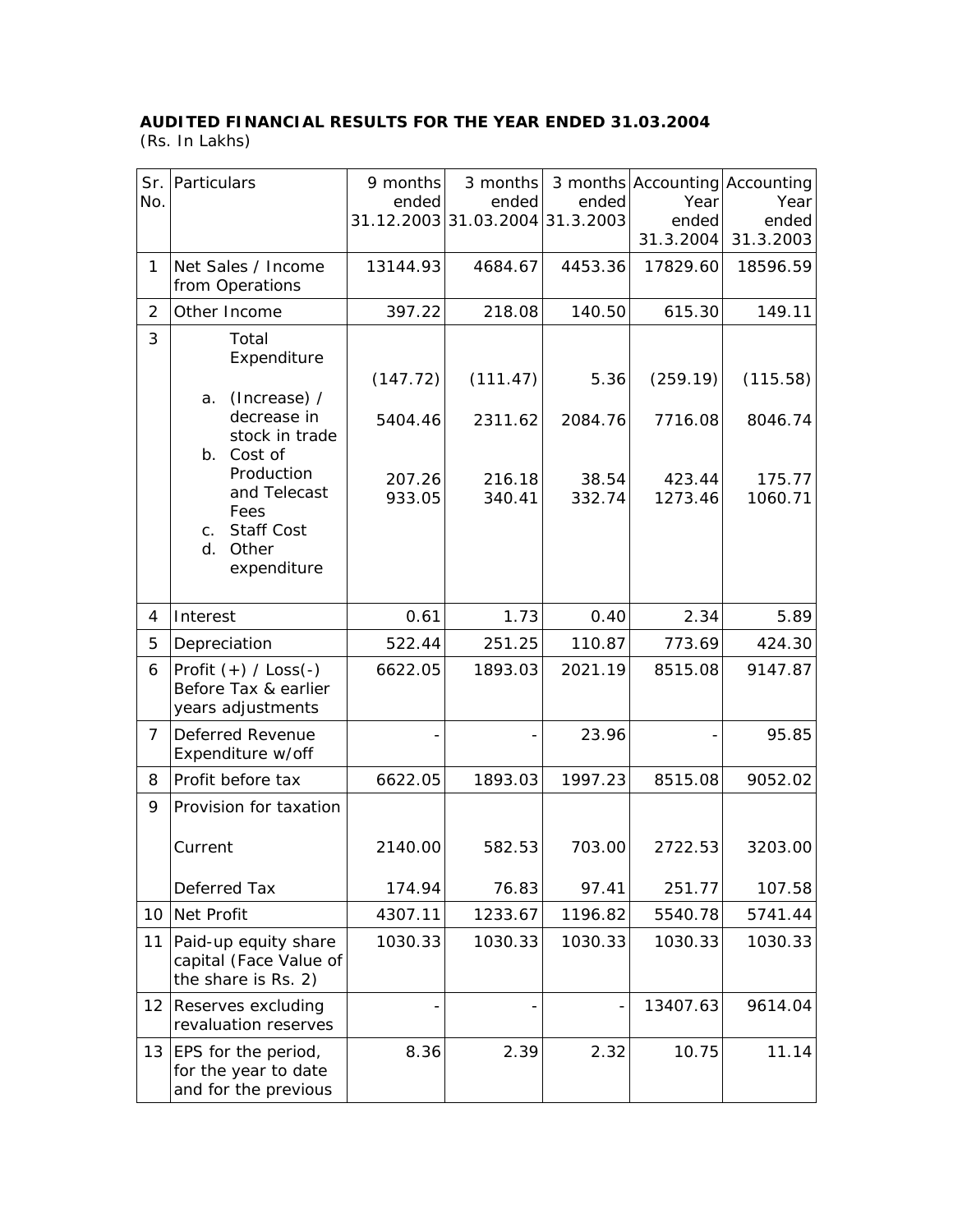|    | year (not annualized)                                            |          |       |                   |       |                   |
|----|------------------------------------------------------------------|----------|-------|-------------------|-------|-------------------|
| 14 | Aggregate of Non-<br>promoter<br>Shareholding: (Refer<br>Note 6) |          |       |                   |       |                   |
|    | - Number of shares                                               | 21746000 |       | 24246000 21746000 |       | 24246000 21746000 |
|    | - Percentage of<br>Shareholding                                  | 42.21    | 47.06 | 42.21             | 47.06 | 42.21             |

## **Segment wise Revenue, Results and Capital Employed** (Rs. In Lakhs)

| Sr.<br>No.     | Particulars                                            | <b>Nine</b><br>months<br>ended | Quarter ended           |                        | Year ended Year        | ended                  |
|----------------|--------------------------------------------------------|--------------------------------|-------------------------|------------------------|------------------------|------------------------|
|                |                                                        | 31 st<br>December<br>2003      | 31 st<br>March,<br>2004 | 31 st<br>March<br>2003 | 31 st<br>March<br>2004 | 31 st<br>March<br>2003 |
| 1              | Segment Revenue                                        |                                |                         |                        |                        |                        |
|                | Commissioned<br>Programs                               | 10700.13                       | 3829.90                 | 3848.06                | 14530.03               | 16009.37               |
|                | Sponsored Programs                                     | 2444.80                        | 854.77                  | 605.30                 | 3299.57                | 2587.22                |
|                | Others                                                 |                                |                         |                        |                        |                        |
|                | Total                                                  | 13144.93                       | 4684.67                 | 4453.36                | 17829.60               | 18596.59               |
|                | Less: Inter segment<br>revenue                         |                                |                         |                        |                        |                        |
|                | Total Net Sales /<br>Income from Operations            | 13144.93                       | 4684.67                 | 4453.36                | 17829.60               | 18596.59               |
| $\overline{2}$ | Segment Results                                        |                                |                         |                        |                        |                        |
|                | Profit before tax and<br>interest from each<br>segment |                                |                         |                        |                        |                        |
|                | Commissioned<br>Programs                               | 6494.42                        | 1879.95                 | 2079.95                | 8374.37                | 9240.94                |
|                | Sponsored Programs                                     | 977.89                         | 353.20                  | 167.59                 | 1331.09                | 1068.12                |
|                | Others                                                 |                                |                         |                        |                        |                        |
|                | Total                                                  | 7472.31                        | 2233.15                 | 2247.54                | 9705.46                | 10309.06               |
|                | Add: (i) Other Income                                  | 397.22                         | 153.43                  | 111.91                 | 550.65                 | 120.52                 |
|                | Total                                                  | 7869.53                        | 2386.58                 | 2359.45                | 10256.11               | 10429.58               |
|                | Less: (i) Interest                                     | 0.61                           | 1.73                    | 0.40                   | 2.34                   | 5.89                   |
|                | (ii) Other unallocable<br>expenditure                  | 1246.87                        | 491.82                  | 361.82                 | 1738.69                | 1371.67                |